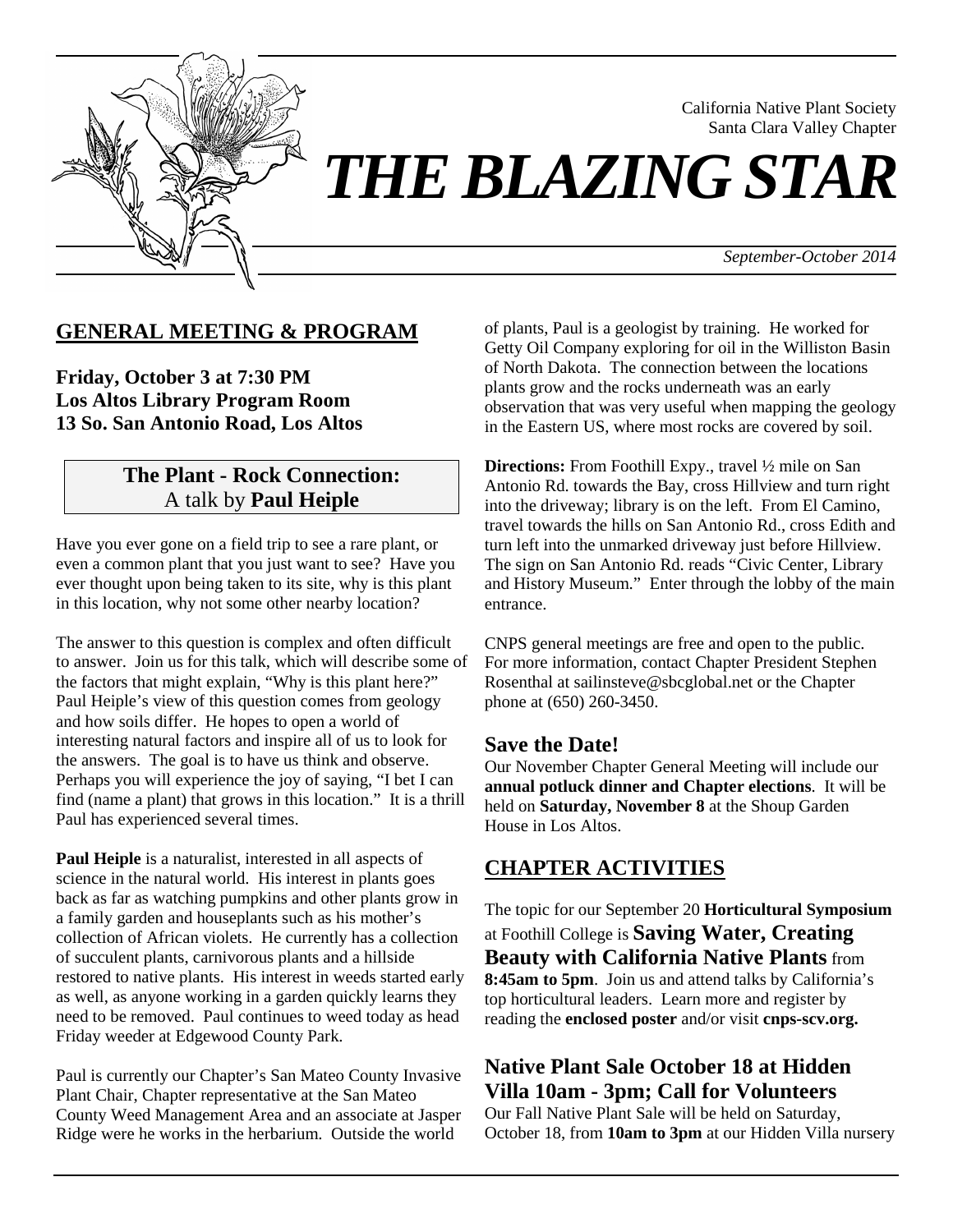in Los Altos Hills. Once again we're asking everyone who can to come and help with the sale. Most of the jobs listed below don't require expert knowledge of plants, and **you can choose to work one or two hours** or all day.

Before the sale, you may help prepare the nursery at three special nursery workdays, including labeling plants and weeding the garden outside the nursery. We'll work from **10am to 1pm** on **Wednesday - Friday, October 15-17.**  On the day of the sale, we will need people to:

- Help set up before the sale (**starting at 8am**)
- Help with parking
- Answer customers' questions about the plants and help them decide which plants to purchase
- Write up the sales tags before customers go to the cashiers to pay for their plants
- Work as cashiers
- Help customers take their purchases to their cars and bring back the wagons and carts to the nursery
- Help clean up after the sale (**3-4pm**)

The plant sales are always lots of fun to work at, and we provide **lunch** to volunteers. To volunteer on sale day please contact:

**Horticultural consultation**: Ray Deutsch (650) 365-6136, ray.deutsch@yahoo.ca

**Writing sales tags & cashiering**: Georgia Stigall (650) 941-1068, georgiastigall@yahoo.com

**Parking director**: Stephen Buckhout (408) 255-6233 or yscottie@pacbell.net

**Miscellaneous**: Melanie Cross (650) 847-1350 or Melanie@pcross.com

After the sale, we'll resume our usual **Wednesday and Thursday nursery workdays**, but switch to winter hours, which are from **noon to 3pm**.

# **Gardening with Natives**

Gardening with Natives (GWN), a special interest group within the Chapter, includes a mix of landscape architects, designers, seasoned native plant gardeners and beginners. GWN offers talks throughout the year, which are free and open to all.

This year's themes are *Maintaining Your Native Garden* and *Native All-Stars*. The monthly speakers will share tips on specific garden tasks or on native plant families and how to care for them. For more information, visit **www.cnpsscv.org/index.php/gardening/gardening-with-natives**.

These programs are made possible by the co-sponsoring libraries and our volunteers who help with program logistics. If you would like to help organize similar programming at a library near you, contact arvind.kumar@cnps.org.

#### **Attracting Pollinators with Native Plants, a Talk by Stephen Rosenthal**

#### **Wed., September 10, 6:00-7:30 PM, Almaden Library, 6455 Camden Ave., San Jose (408) 808-3040**  *Please note the earlier start time*

Bees populations are increasingly coming under threat from colony collapse disorder, neonicotinoids and varroa mites. But you can help, by eliminating pesticides in your garden and planting California native plants. Find out how to choose and grow the plants most attractive to bees and other garden pollinators. Learn how easy these natives are to cultivate without chemicals or fertilizers.

**Stephen Rosenthal** is the current president of our Chapter of CNPS. He's a retired high tech worker and amateur photographer. He volunteers with Alum Rock Park in San Jose to help restore its native habitat. He became interested in science because the world seemed like the most wonderful puzzle. After he retired, he discovered an even more entrancing puzzle right in his own garden.

**Year Round Color with Drought-Tolerant California Native Plants, a Talk by Cayce Hill** 

#### **Wed., Sep. 17, 7:00 - 8:30 PM, Morgan Hill Library, 660 West Main Avenue, Morgan Hill (408) 779-3196**

Learn how to select and group plants with varying bloom times so your garden is never without color. You'll enjoy it and so will the bees, butterflies, and hummingbirds! See how to choose different plant forms and include beautiful bark, berry, and seed producing species for maximum interest all year long.

**Cayce Hill** has been growing California natives since she moved to San Jose in 2008. She works as a professional gardener, designing and maintaining culinary gardens for restaurants and homeowners in the Bay Area (**www. caycehillgardens.com**). Her previous experience includes being a head gardener, program manager, and the treasurer for the Friends of Master Gardeners of Santa Clara County.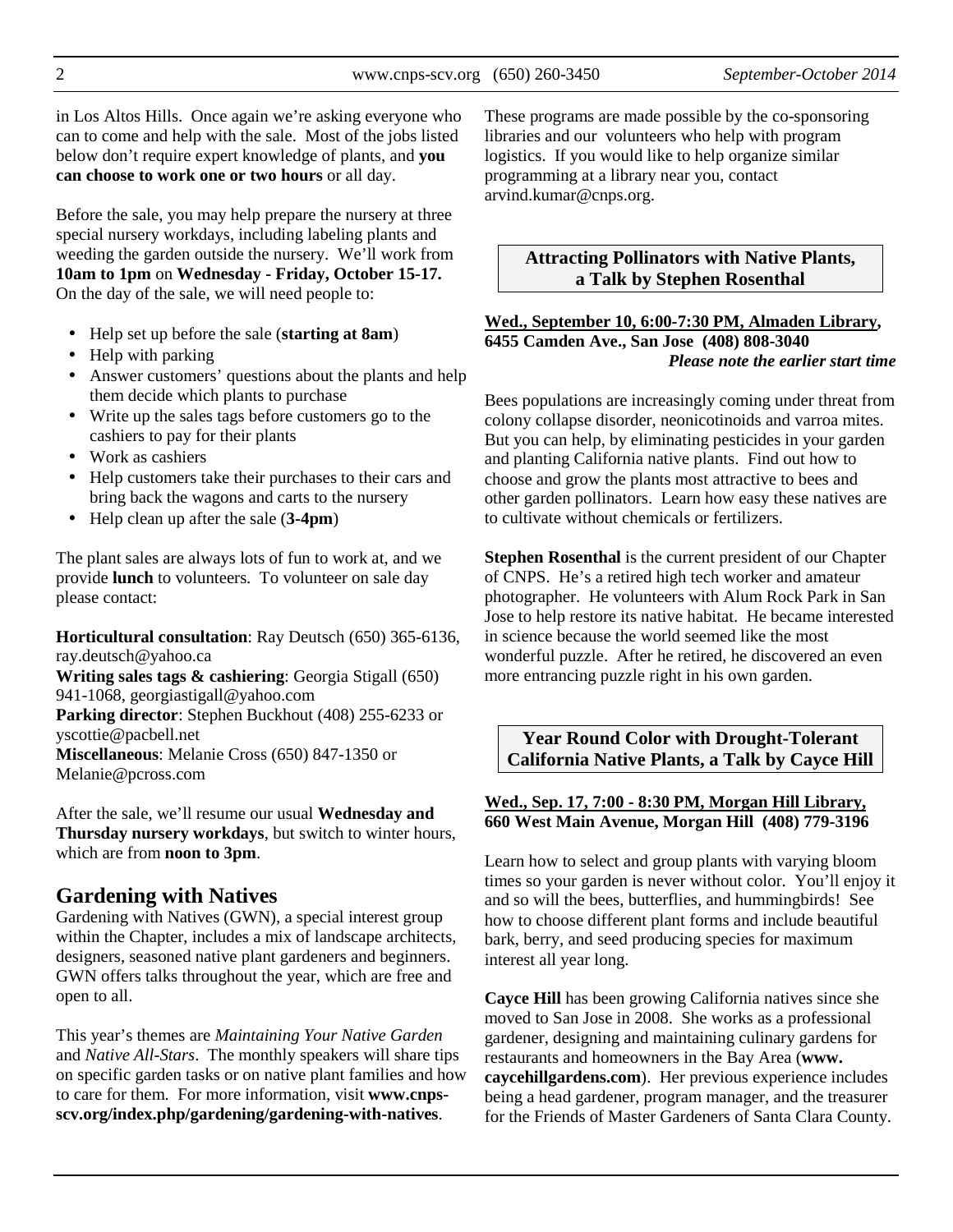#### **California Fuchsias for Fall Color and Hummingbirds, a Talk by Toby Goldberg and Sherri Osaka**

#### **Tuesday, Sep. 23, 7:00 - 8:30 PM, Saratoga Library, 13650 Saratoga Ave., Saratoga (408) 867-6126**

Birds, especially hummingbirds, make a garden truly come alive. They are a source of endless entertainment: dashing, fluttering, feeding, jumping, scratching, drinking, bathing, and flying. Our California hummers, in particular, are independent spirits, but if you provide what they need – food, water, shelter, and nesting spaces – they will return to your urban garden again and again. California fuchsias are one of the hummingbirds' favorite nectar plants. Learn about the different types that are best for your birdattracting garden.

**Toby Goldberg** is the Programs Coordinator for the Santa Clara Valley Audubon Society (**www.scvas.org**). She'll discuss what makes our Bay Area hummingbirds so much fun to watch, and how best to attract them to your garden. **Sherri Osaka** is a licensed Landscape Architect and Bay-Friendly Qualified Designer, who started her company, Sustainable Landscape Designs, over 17 years ago. She'll talk about California fuchsias in a garden setting.

#### **Biodiversity and the Native Plant Gardener, a Talk by Arvind Kumar**

#### **Wednesday, Oct. 15, 7:00 - 8:30 PM, Sunnyvale Library, 665 W. Olive Ave, Sunnyvale (408) 730-7300**

What makes California a world hotspot of biodiversity? Why should a home gardener care? Learn about the critical role native plants play in a healthy environment, how human pressures are driving them to the brink of extinction, and what you as a home gardener can do to save and celebrate them. Learn how to provide habitat for wildlife, conserve natural resources, save effort and money, and give your garden a sense of place  $-$  by using native plants. Plant lists will be available.

**Arvind Kumar** has been gardening with native plants for over 12 years and is a past president of our CNPS Chapter. A true advocate of the environment, he helped start the Going Native Garden Tour in 2003, has worked on native plant restoration projects at Lake Cunningham in San Jose, and received the Water Champion award from the Silicon Valley Water Conservation Coalition in 2013.

### **Keying with Natives**

Join us as we learn and practice methods of identifying the native plants of our region (aka keying). From beginners to more advanced, there are challenges for all. Bring in plant samples if you have some or just come and work with the materials provided. We discuss the various plant books and practice keying with them. Microscopes are also available.

The upcoming dates are **Fridays**, **September 26 and October 24** (not Halloween)**, from 6:30pm - 8:30pm**. We meet at the Peninsula Conservation Center (PCC), 3921 E. Bayshore Road in Palo Alto. For more information, please contact Dave "Tex" Houston at 350co2now@gmail.com or (650) 303-2777; or Sally Casey at (408) 377-0989.

**Directions to PCC:** From Hwy. 101 take the San Antonio Rd. exit and head north. Take your next left onto East Bayshore, which will curve left then right. Take your next right onto Corporation Way and immediately left into the PCC parking lot. The meeting rooms are on the first floor.

# **LIVeCoRPs Conservation News**

Please read our three articles that follow about Rare Plants, new website content and partnering with PlantRight. These are some of our many activities which help conserve and enhance native plant habitat.

LIVeCoRPs meets the 3rd **Thursday** of the month at the PCC. Our next meetings will be **September 18th and October 16th.** There *will not* be a December meeting.

Please join us! For questions, comments or concerns, please contact LIVeCoRPs Chair Linda Ruthruff at ldrruff@hotmail.com. For **directions** to the PCC, please see the previous Keying with Natives article.

### **PlantRight Update**

Many of you may have seen the article on PlantRight in the last volume of the CNPS Bulletin. Our Chapter's goal is to convince more of our local nurseries to take the PlantRight pledge and prevent costly invasions by horticultural stock. **KEEP INVASIVE PLANTS IN CHECK** 

Invasive plants can degrade ecosystems, alter fire regimes, and threaten native flora and fauna. To combat these effects, California spends approximately \$82 million annually on invasive plant control, but the most costeffective way to fight invasion is to avoid using invasive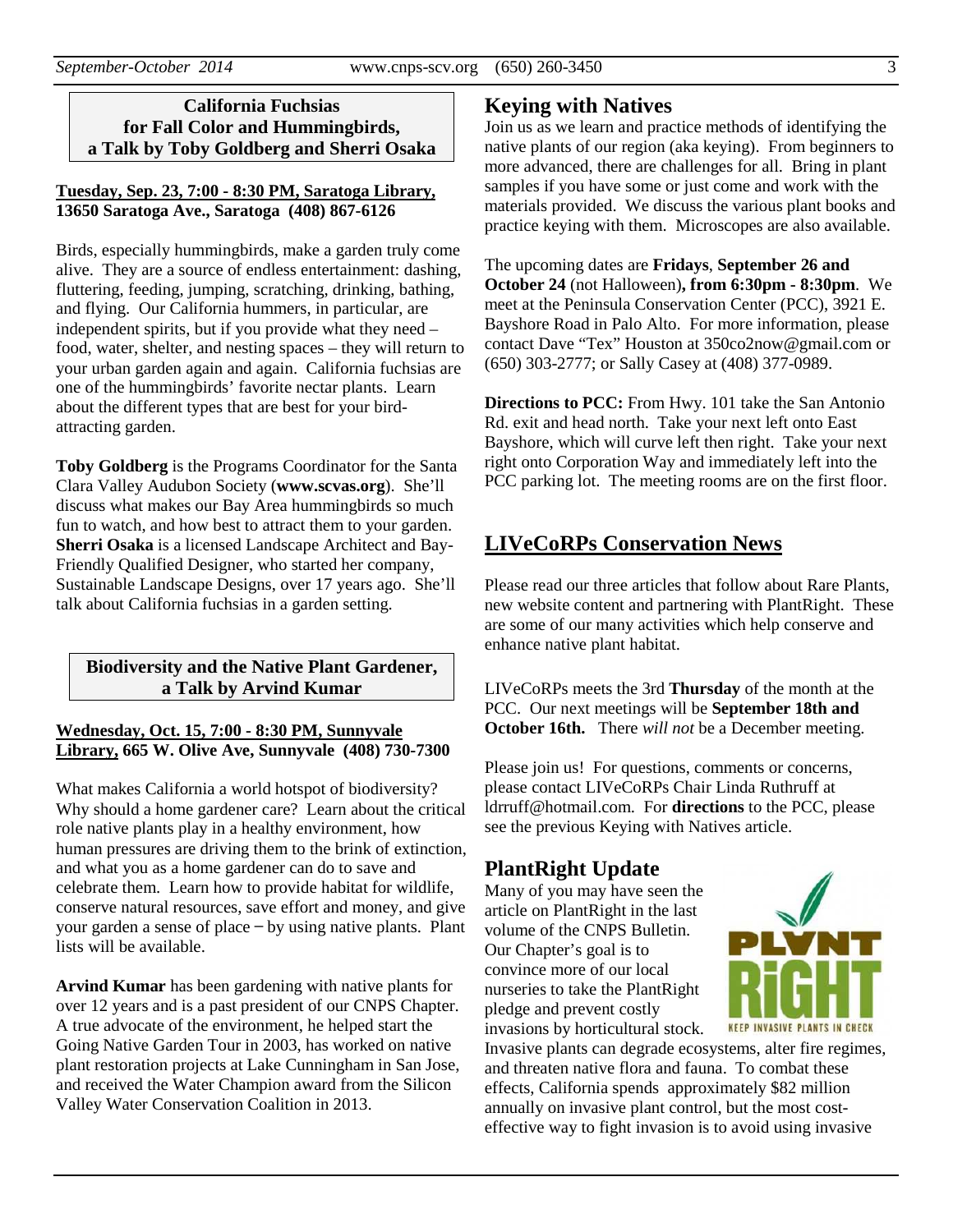ornamental plants in the first place. PlantRight's Retail Nursery Partnership seeks to educate California nursery retailers about ornamental invasive plants and offers recommendations for noninvasive alternatives. To learn more, visit **www.plantright.org/retail-nurserypartnership**.

This year PlantRight updated its **Plant List** of problematic species to include a popular and commonly available plant in our area: Mexican feather grass (*Nassella tenuissima*). Learning that a grower had 14,000 mature plants ready to distribute to California's nurseries, PlantRight worked out a deal with the grower to buy plants at cost. In a FundRazr web campaign, PlantRight solicited donations from the public and raised \$8,295 to purchase these plants and dispose of them appropriately. Keep an eye out for these campaigns in the future if you'd like to contribute to the effort!

We are also looking for volunteer PlantRight ambassadors to cultivate local nurseries as PlantRight partners. Training and materials are available through PlantRight's Continuing Education program (**plantright.org/continuingeducation**). To get started, please contact Karen Tanner at karen.e.tanner@gmail.com or (408) 355-0764.

# **The White Jewelflower Flourishes**

This spring marked the second year of surveying the Metcalf Canyon jewelflower, *Streptanthus albidus* ssp. *albidus*. This white-flowered annual is listed as endangered by the US Fish & Wildlife Service and found growing only on serpentine in or near Metcalf Canyon in Santa Clara County. The surveys were conducted by Dr. Justen Whittall and Aaron Thom of Santa Clara University and Christal Niederer of Creekside Center for Earth Observation, and were part of a study funded by the US Bureau of Reclamation. The surveys provided extensive data on the location and number of remaining populations of the rare jewelflower in this rapidly urbanizing county, and also revealed a surprising population explosion of the jewelflower in Metcalf Canyon itself.

A total of 12 Streptanthus sites listed in the California Natural Diversity Database were visited by the survey team. They found the jewelflower had gone extinct in two locations and was misidentified in five locations. Populations with varying degrees of health and vigor were found in five locations, including more than 100,000 at Motorcycle Park near Metcalf Road. Additionally, the surveyors identified a new nearby population in a roadcut on Hellyer Avenue.

Population explosions are not unheard of for this species. People who drive Metcalf Road regularly have seen it happen a few times in past years. Perhaps the dry winter and sparse late season rains favored this annual over competing nonnative annual grasses. The related "most beautiful jewelflower" (*Streptanthus albidus* ssp. *peramoenus*) also increased its population this season at nearby sites on Coyote Ridge.

The goal of this federally-financed project is the reintroduction of the Metcalf Canyon jewelflower to a location where it formerly flourished, Tulare Hill, an isolated rise in Coyote Valley opposite Metcalf Canyon. Seeds for the reintroduction have been gathered and grown at the botany labs at Santa Clara University. Chapter volunteers helped in the effort last September, as reported in the November-December 2013 issue of the *Blazing Star*.

# **New Rare and Endangered Plants Page**

*By Toni Corelli, Rare Plants Chair for San Mateo County* 

Coming soon to our Chapter website is more information about our rare plants that occur in San Mateo and Santa Clara County. The site will include plant pages with photos and other valuable information. Watch it grow at **www.cnps-scv.org/index.php/conservation/rare-plants .** 

This project is being done with valuable help from Toni Corelli, Charley Pow and Karen Tanner. For more information, contact Toni at corelli@coastside.net.



# Celebrating 50 Years of Progress and Promise

The next **CNPS Conservation Conference will be held from January 15 - 17 at San Jose's DoubleTree Hotel.** The conference will celebrate CNPS' 50th anniversary with talks, posters, field trips, workshops, and more. For more info. on volunteering, sponsorship, registration, and key dates, visit **cnps.org/cnps/conservation/conference/2015 .** 

**Volunteers Needed:** CNPS is looking for people to fill positions in committees now for tasks leading up to the conference in January, in addition to the many volunteers needed during the week of the conference. Registration discounts will be available for volunteers, and all volunteers should be current members of CNPS. We especially encourage **students** who want to perform workexchange in order to attend the conference. Please contact the conference committee at if you are interested in volunteering, at volunteers@cnps.org.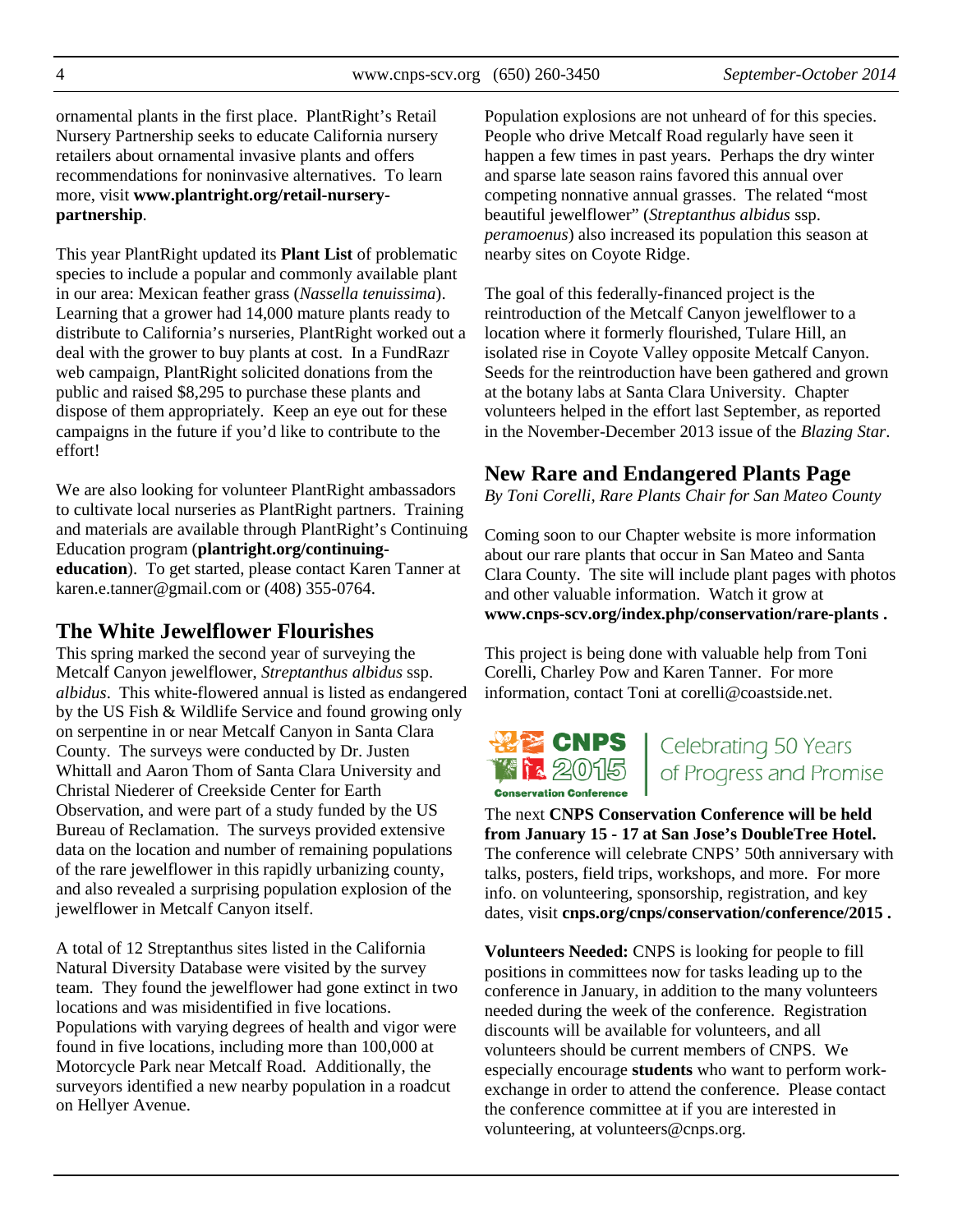**Register for the Conference by October 31** for Early Registration Savings! Registration includes conference materials, admission to concurrent, plenary, and poster sessions as well as the exhibit hall, refreshment breaks, social hours, and arts events. The banquet, workshops, and field trips carry additional fees. **CNPS Members** receive an additional discount. Register soon to save!

# **Shaping the Chapter's Future – We Want You!**

*By Georgia Stigall, 2003/2004 Chapter President* 

Have you ever considered why so many past presidents and other Chapter officers and chairpersons are still involved in Chapter activities and decision-making, some for many years after they held a position? The simple answer is that our Chapter is vibrant and inclusive in our advancement of the CNPS mission. Anyone who volunteers for the Chapter has a built-in team of helpers and idea generators as part of the package.

We also strive to keep our Chapter healthy by bringing in fresh voices and perspectives to combine with the institutional memory and wisdom of long-time volunteers.

If you believe in what CNPS Santa Clara Valley Chapter is doing, remember we need leaders to organize all the wonderful work our members do. This is where you come in! If you have ideas, musings, opinions or any other input about the direction of our Chapter, **please consider a leadership position**. You could even "learn the ropes" by sharing a position with someone who has done the job before. Our Chapter election is held in November and information about openings will be shared via our newsletter, the Chapter e-mail list and our Facebook page.

Of course for those who wish to volunteer without official position or title, we welcome you as well in our allvolunteer Chapter! Please feel free to contact us via e-mail, phone, postal mail or in person at any of our events or activities. The author of this article also welcomes input on this topic, to be shared with Chapter leadership, at georgiastigall@yahoo.com (please put "CNPS" in the subject line.)

# **CHAPTER SERVICE OUTINGS**

### **Edgewood Weed Warriors**

Our 25-year volunteer restoration program strives to make Edgewood Park and Natural Preserve an inspirational showcase of all CNPS stands for. Come share the beauty of Edgewood with us, learn a ton, and help keep Edgewood

native! Our **9am Friday** sessions run year round; **5:30pm Wednesday** sessions continue through Daylight Savings Time (DST). Since DST ends November 2, our last Wednesday session will be **October 29**.

For Edgewood Weed Warrior (EWW) schedules, meeting places, and other details visit **eww.cnps-scv.org**; contact Paul Heiple (650) 854-7125, pheiple@gmail.com or John Allen (jcakwa@earthlink.net) for Friday info; or contact EWW program chair Drew Shell (shell@corp.webtv.net) for Wednesday/Saturday info.

### **CHAPTER FIELD TRIPS**

Chapter field trips are free and generally open to the public. They are oriented to conservation, protection and enjoyment of California native plants and wildlife, and we adhere to all rules and guidelines for the lands on which we are visiting.

**In our region it is very important to be prepared for hiking on rugged and steep terrain, wide temperature ranges and rapidly changing conditions at any time of year. All participants should wear sturdy footwear and carry sufficient water, sun protection, food, clothing layers, personal first aid and other supplies you may need. If you have any questions about your ability to participate in a particular field trip, please contact the trip leader in advance.** 

#### **Sat Oct 25 10am – 4pm Castle Rock Fall Hike (Skyline – Santa Cruz Mountains)**

Join Ken Himes and Dee Wong on this fall hike along Skyline Ridge. Several plant communities, including Broadleaf-Evergreen and Chaparral will be observed along this 4-5 mile moderately-paced walk. We'll look for fall colors from black oak and bigleaf maple trees, and we'll see if we can find late season blooms of Orchid family member rattlesnake plantain (*Goodyera oblongifolia*). We'll also look for redwood penstemon (*Keckiella corymbosa*) still in bloom.

We'll stop for lunch. Wear sturdy shoes, as part of the path crosses over sandstone outcroppings. **To reserve a spot** or for more information, call Ken at (650) 591-8560 or email Dee at dswong88@yahoo.com.

# **DEADLINE FOR THE NEXT** *BLAZING STAR*

**Saturday, October 4, 2014** 

**Email: mattsson@surfpix.net Phone: (408) 255-3767**